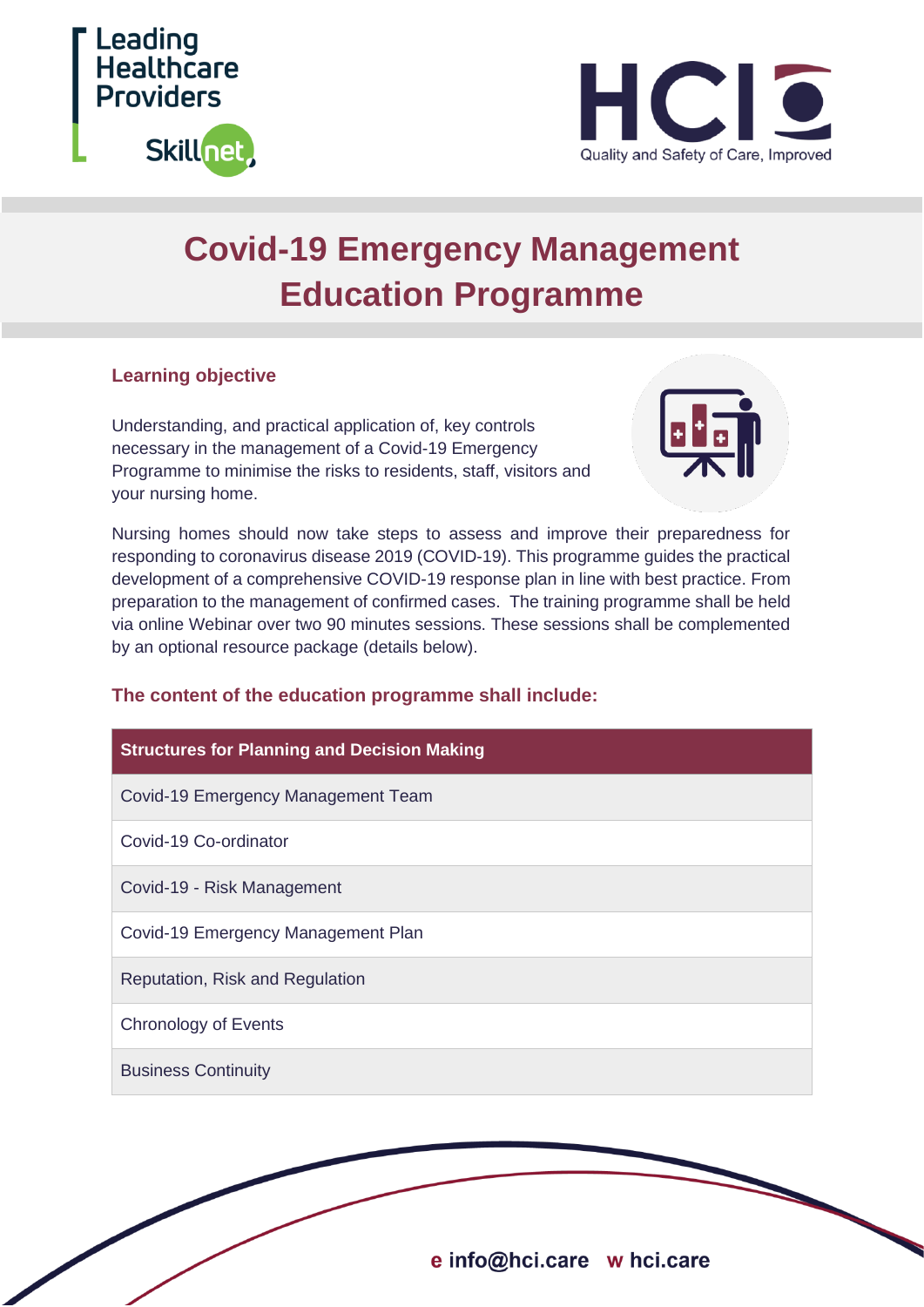## **Updates and Communication**

Monitoring Public Health Advisories

Resident and Family Communication Programme

Staff Communication Programme

Communication process for inter-facility transfers

Communication Requirements for Co-Vid 19 cases

Covid 19 GDPR Requirements

**Stocks and Supplies – Preparation and Allocation**

Suppliers and Supply Monitoring

Personal Protective Equipment

Medication Management

**Staff and Workflow Management** 

Staff Health and Wellbeing

Staff monitoring, contact and tracing

Staff allocations, banks and workflow

Key Staff Contingency Planning

Emergency Recruitment

Staff morale and mental health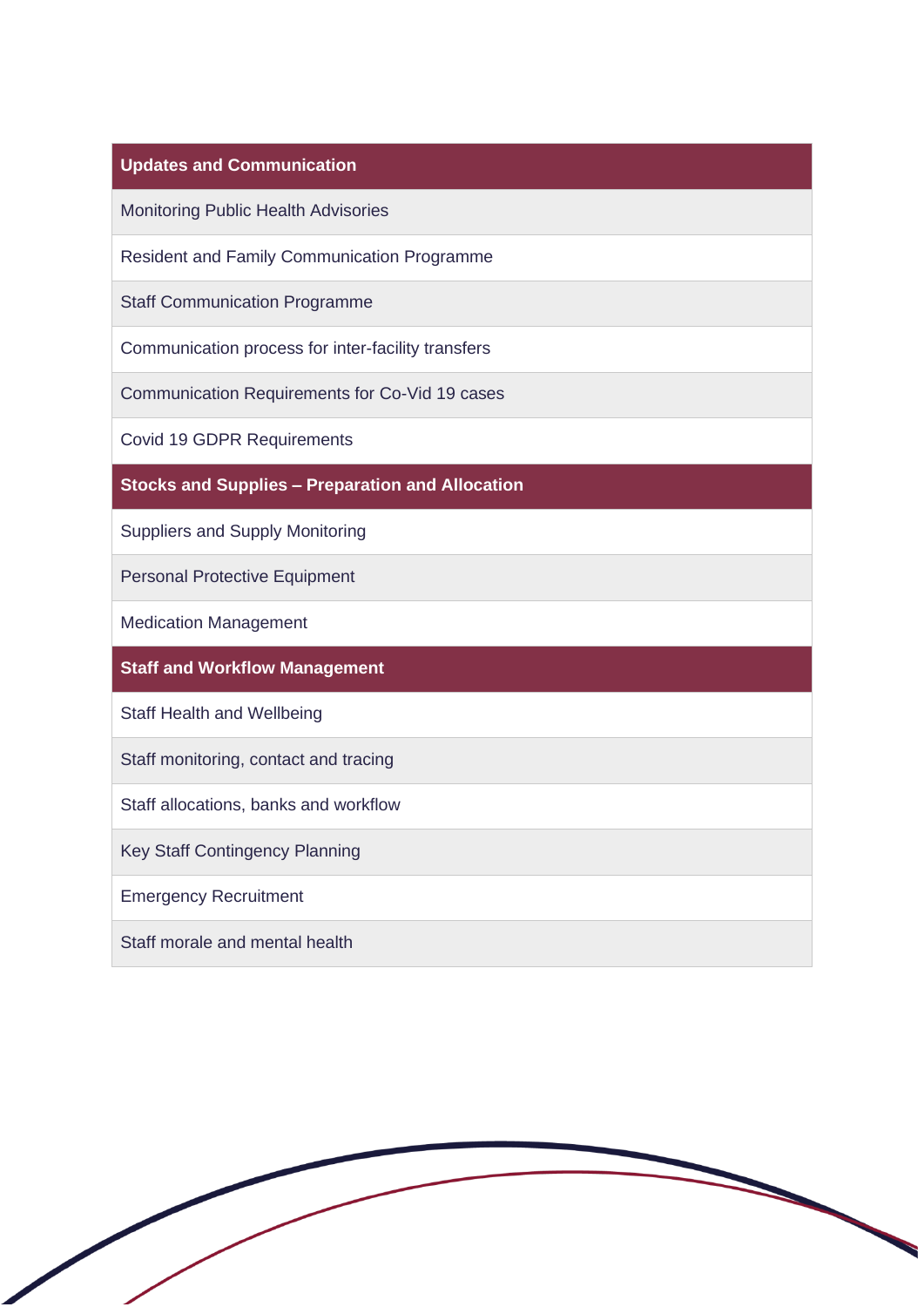| <b>Resident Care</b>                    |
|-----------------------------------------|
| <b>Monitoring of Residents</b>          |
| <b>Management of Suspected Cases</b>    |
| <b>Isolation and Quarantine</b>         |
| Care of the Resident and Families       |
| <b>Activity Programmes</b>              |
| <b>Management of Visitors</b>           |
| Covid-19 End of Life Care               |
| <b>Infection Control and Prevention</b> |
| <b>Ensuring Best Practice</b>           |

Audits and Checks

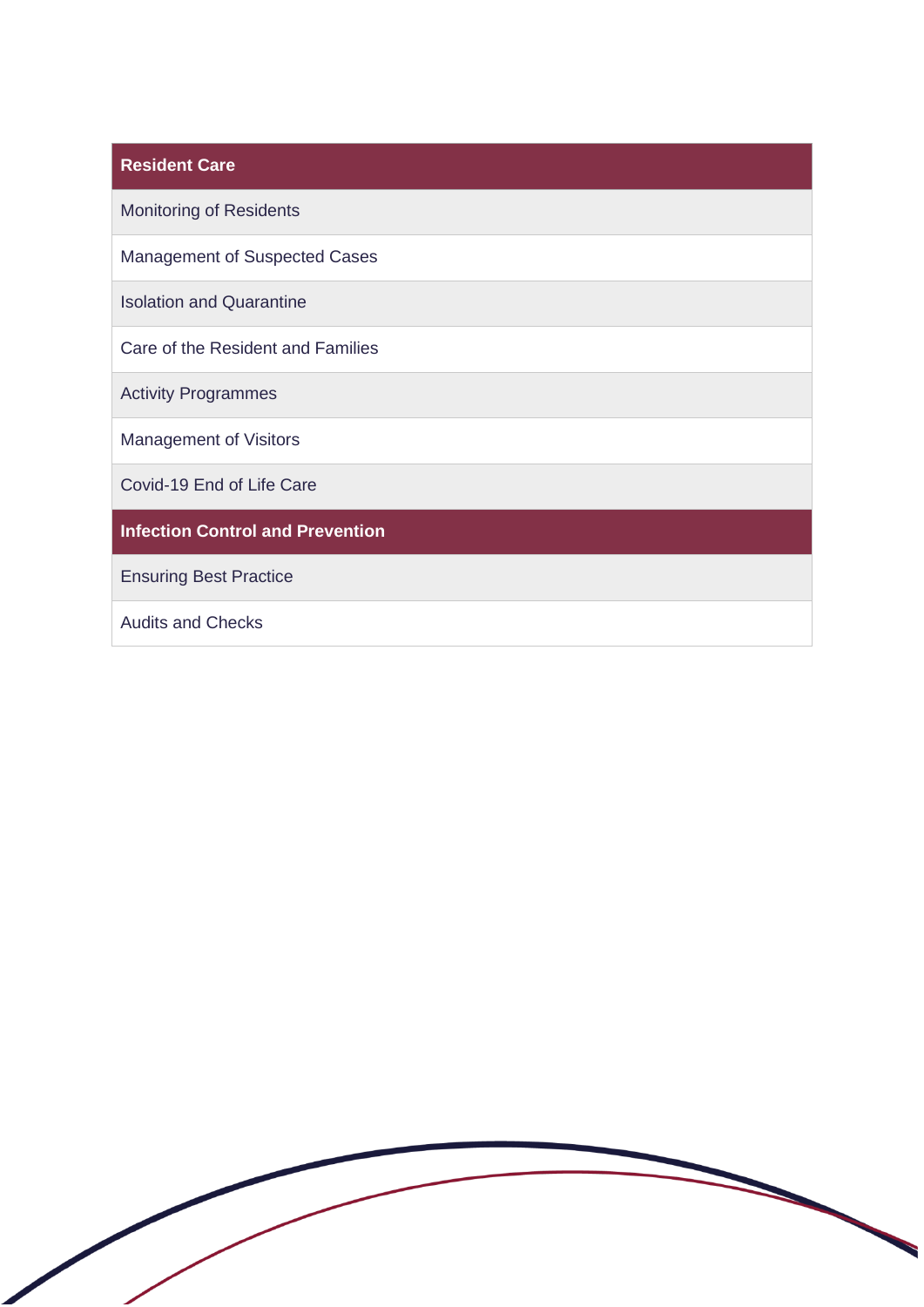#### **Complementary Resource Pack (Optional)**

- **Electronic Document Access Portal**
- **Electronic Portal for Updated Public Health Advisories**
- **Electronic Risk Register (prepopulated)**
- EMT Terms of Reference
- EMT Agenda and Minute templates
- EMT Electronic Action Tracking
- Covid-19 Co-ord Roles and Responsibilities
- Liaison Responsibilities Residents/Families/Staff/HSE / HSPC / HIQA
- Key Risks and Potential Controls
- Draft Management Plan
- Reputation, Risk and Regulation Checklist
- Business Continuity Plan
- Interfacility Transfer Letter Template
- GDPR Checklist
- Suppliers Management Policy and Procedure
- Supply Monitoring Checklist
- PPE Policy and Procedure
- PPE Checklist
- Medication Management Policy and Procedure
- Medication Management Checklist
- Posters and Communication
- Sick Leave Policy and Procedure
- Staff Contact Record template
- Staff Leaflets
- Covid-19 Obs Tracking
- End of Life Policy and Procedure